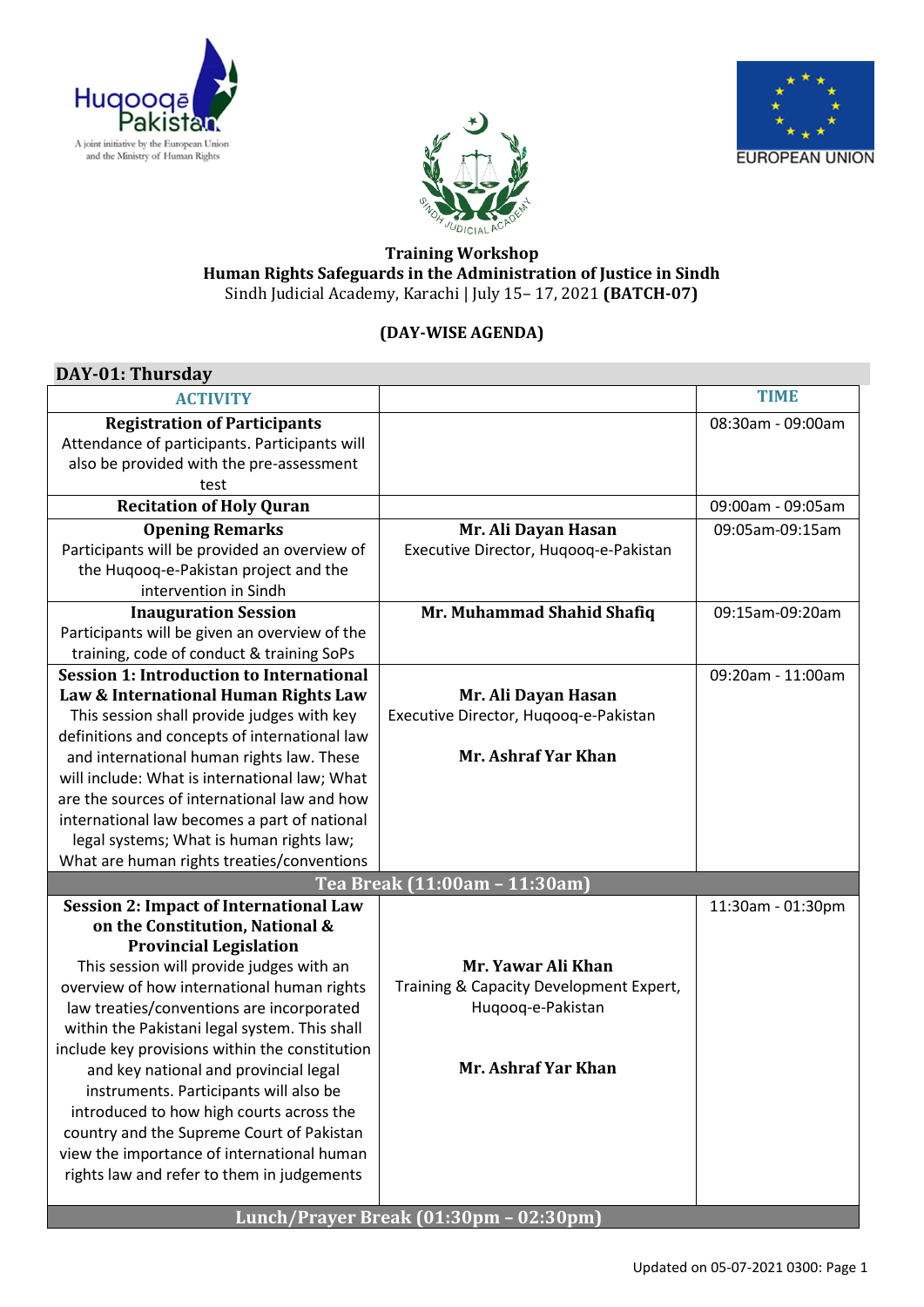| <b>Session 3: Concepts of Human Rights</b><br>This session will focus Human Rights in                                             | Mr. Muhammad Shahid Shafiq                                                         |                                    |
|-----------------------------------------------------------------------------------------------------------------------------------|------------------------------------------------------------------------------------|------------------------------------|
| Islamic & Western Jurisprudence and provide<br>a detailed overview of human rights protection<br>provided for in the constitution | Mr. Ashraf Yar Khan                                                                | $02:30 \text{pm} - 4:30 \text{pm}$ |
|                                                                                                                                   | Mr. Yawar Ali Khan<br>Training & Capacity Development Expert,<br>Hugoog-e-Pakistan |                                    |

| DAY-02: Friday                                                                                                                                                                                                                                                                                                                                                                                                                                                                                                                                                                                                                                                                                  |                                                                                                                                                                                                                                                                                                                                                                                                                                                                                                                             |                                       |
|-------------------------------------------------------------------------------------------------------------------------------------------------------------------------------------------------------------------------------------------------------------------------------------------------------------------------------------------------------------------------------------------------------------------------------------------------------------------------------------------------------------------------------------------------------------------------------------------------------------------------------------------------------------------------------------------------|-----------------------------------------------------------------------------------------------------------------------------------------------------------------------------------------------------------------------------------------------------------------------------------------------------------------------------------------------------------------------------------------------------------------------------------------------------------------------------------------------------------------------------|---------------------------------------|
| <b>ACTIVITY</b>                                                                                                                                                                                                                                                                                                                                                                                                                                                                                                                                                                                                                                                                                 |                                                                                                                                                                                                                                                                                                                                                                                                                                                                                                                             | <b>TIME</b>                           |
| <b>Recitation of the Holy Quran</b>                                                                                                                                                                                                                                                                                                                                                                                                                                                                                                                                                                                                                                                             |                                                                                                                                                                                                                                                                                                                                                                                                                                                                                                                             | 08:30am - 08:35am                     |
| Day 1 Recap:<br>Participants will be given a recap of the<br>thematic areas<br>covered during the first day of the training.                                                                                                                                                                                                                                                                                                                                                                                                                                                                                                                                                                    | Mr. Muhammad Shahid Shafiq                                                                                                                                                                                                                                                                                                                                                                                                                                                                                                  | 08:35am - 08:45am                     |
| <b>Session 4: Application of Human Rights</b><br>within the Criminal Justice System of<br>Pakistan<br>This session will provide judges with in-depth<br>training on how human rights is reflected<br>within the criminal justice system. It shall<br>provide judges with the knowledge on how to<br>adopt a human rights approach to: Arrest &<br>detention; Remand; Bail<br><b>Session 5: Role of Trial Courts in the</b><br><b>Context of Human Rights</b><br>The module shall further provide judges with<br>information on how human rights affects fair<br>trial. Specific importance shall be given to:<br>Proper legal assistance; Dispensation of<br>Justice; Administration of Justice | Ms. Khadija Ali<br>Training and Capacity Development Expert,<br>Huqooq-e-Pakistan<br>Mr. Ali Dayan Hasan<br>Executive Director, Huqooq-e-Pakistan<br>Mr. Yawar Ali Khan<br>Training & Capacity Development Expert,<br>Huqooq-e-Pakistan<br>Mr. Muhammad Shahid Shafiq<br>Senior Faculty Member,<br>Sindh Judicial Academy<br>Ms. Khadija Ali<br>Training and Capacity Development Expert,<br>Huqooq-e-Pakistan<br><b>Barrister Syed Shahbal Ali</b><br>Human Rights & Criminal Justice, Junior Expert,<br>Huqooq-e-Pakistan | 08:45am - 10:00am<br>10:00am -11:30am |
| Tea (11:30am-11:45 am)                                                                                                                                                                                                                                                                                                                                                                                                                                                                                                                                                                                                                                                                          |                                                                                                                                                                                                                                                                                                                                                                                                                                                                                                                             |                                       |
| Session 6: Sensitisation of Judges &<br><b>Prosecutors</b><br>This session will focus on sensitizing<br>participants with respect to Gender, rights of<br>disabled persons & children                                                                                                                                                                                                                                                                                                                                                                                                                                                                                                           | Mr. Yawar Ali Khan<br>Training & Capacity Development Expert,<br>Huqooq-e-Pakistan<br>Ms. Khadija Ali<br>Training and Capacity Development Expert,<br>Huqooq-e-Pakistan                                                                                                                                                                                                                                                                                                                                                     | 11:45am - 1:30pm                      |
| Lunch/Prayer Break (01:30pm - 02:30pm)                                                                                                                                                                                                                                                                                                                                                                                                                                                                                                                                                                                                                                                          |                                                                                                                                                                                                                                                                                                                                                                                                                                                                                                                             |                                       |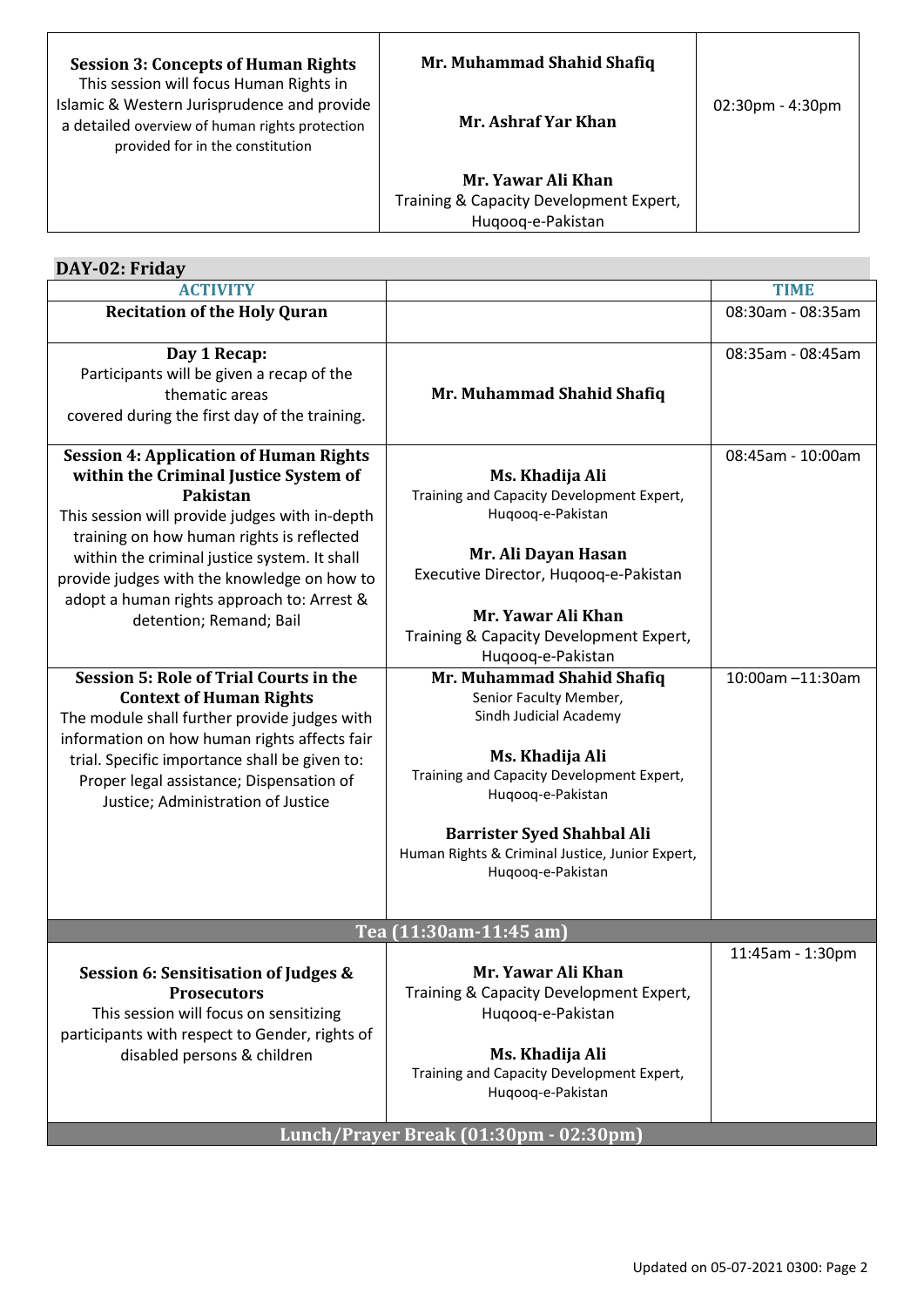| <b>Session 7: Application of Human Rights</b><br>within the Criminal Justice System of<br>Pakistan<br>This session will provide judges with in-depth<br>training on how human rights is reflected<br>within the criminal justice system. It shall<br>provide judges with the knowledge on how to<br>adopt a human rights approach to: Arrest &<br>detention; Remand; Bail | Mr. Justice Abdul Rasool Memon | $02:30pm - 4:30pm$ |
|---------------------------------------------------------------------------------------------------------------------------------------------------------------------------------------------------------------------------------------------------------------------------------------------------------------------------------------------------------------------------|--------------------------------|--------------------|
|                                                                                                                                                                                                                                                                                                                                                                           |                                |                    |

| DAY-03: Saturday                                                                                                                                                                                                                                                                                                      |                                                                                                                                                   |                   |
|-----------------------------------------------------------------------------------------------------------------------------------------------------------------------------------------------------------------------------------------------------------------------------------------------------------------------|---------------------------------------------------------------------------------------------------------------------------------------------------|-------------------|
| <b>ACTIVITY</b>                                                                                                                                                                                                                                                                                                       |                                                                                                                                                   | <b>TIME</b>       |
| <b>Recitation of the Holy Quran</b>                                                                                                                                                                                                                                                                                   |                                                                                                                                                   | 08:30am - 08:35am |
| Day 2 Recap:<br>Participants will be given a recap of the thematic<br>areas covered during the second day of the<br>training                                                                                                                                                                                          | Mr. Muhammad Shahid Shafiq                                                                                                                        | 08:35am - 08:45am |
| <b>Session 8: How to Protect and Facilitate</b><br><b>Victims &amp; Witnesses during Trial</b><br>This module shall look at international standards<br>and national provisions on how the justice system<br>can aid in the protection of victims and witnesses<br>(with a focus on women & juveniles)                 | Mr. Justice Abdul Rasool Memon<br>Former Judge High Court of Sindh                                                                                | 08:45am -10:00am  |
| <b>Session 8(Cont): How to Protect and</b><br><b>Facilitate Victims &amp; Witnesses during</b><br><b>Trial</b><br>This module shall look at international standards<br>and national provisions on how the justice system<br>can aid in the protection of victims and witnesses<br>(with a focus on women & juveniles) | Ms. Khadija Ali<br>Training and Capacity Development Expert,<br>Huqooq-e-Pakistan<br>Mr. Ali Dayan Hasan<br>Executive Director, Hugoog-e-Pakistan | 10:00am -11:30am  |
|                                                                                                                                                                                                                                                                                                                       | Tea Break (11:30am-11:45am)                                                                                                                       |                   |
| <b>Session 9: How to Incorporate Human</b><br><b>Rights Principles in Judgement Writing</b><br>Through this module, participants shall be<br>engaged in exercises which focus on incorporating<br>human rights principals within their judgements                                                                     | Mr. Faisal Siddiqui<br>Advocate, Supreme Court of Pakistan                                                                                        | 11:45am - 1:30pm  |
| Lunch/Prayer Break (01:30pm - 02:15pm)                                                                                                                                                                                                                                                                                |                                                                                                                                                   |                   |
| <b>Session 9 (Cont): Responses of superior</b><br>judiciary on the<br><b>Trial Courts Orders and Judgments</b>                                                                                                                                                                                                        | Mr. Salahuddin Ahmed,<br>President Sindh High Court Bar<br>Association<br>Advocate, Supreme Court of Pakistan                                     | 02:15pm - 03:30pm |
| <b>Post-Training Assessment</b>                                                                                                                                                                                                                                                                                       |                                                                                                                                                   | 03:30pm-4:00pm    |
| <b>Concluding Remarks &amp; Certificate</b><br><b>Distribution</b>                                                                                                                                                                                                                                                    | Honourable Mr. Justice Muhammad Ali<br><b>Mazhar</b><br>Judge, Sindh High Court/Director General Sindh<br>Judicial Academy                        | 04:00pm - 04:30pm |

| Admin / In - Charge:                                                   | <b>Mr Aftab Ahmed Bajwa:</b>    | 0301 - 2028848   |
|------------------------------------------------------------------------|---------------------------------|------------------|
| I/C Superintendent (Admin):                                            | <b>Mr. Kamran Gohir:</b>        | 0333-3927039     |
| Assistant Hostel Caretaker Lodging/ Accommodations: Mr Muhammad Ahsan: |                                 | $0334 - 3642005$ |
| <b>Assistant Training Coordinator:</b>                                 | <b>Mr Saqib Hussain Abbasi:</b> | $0335 - 3022210$ |
| <b>Assistant I.T / Admin:</b>                                          | Mr Qazi Ishaq:                  | $0346 - 3556743$ |